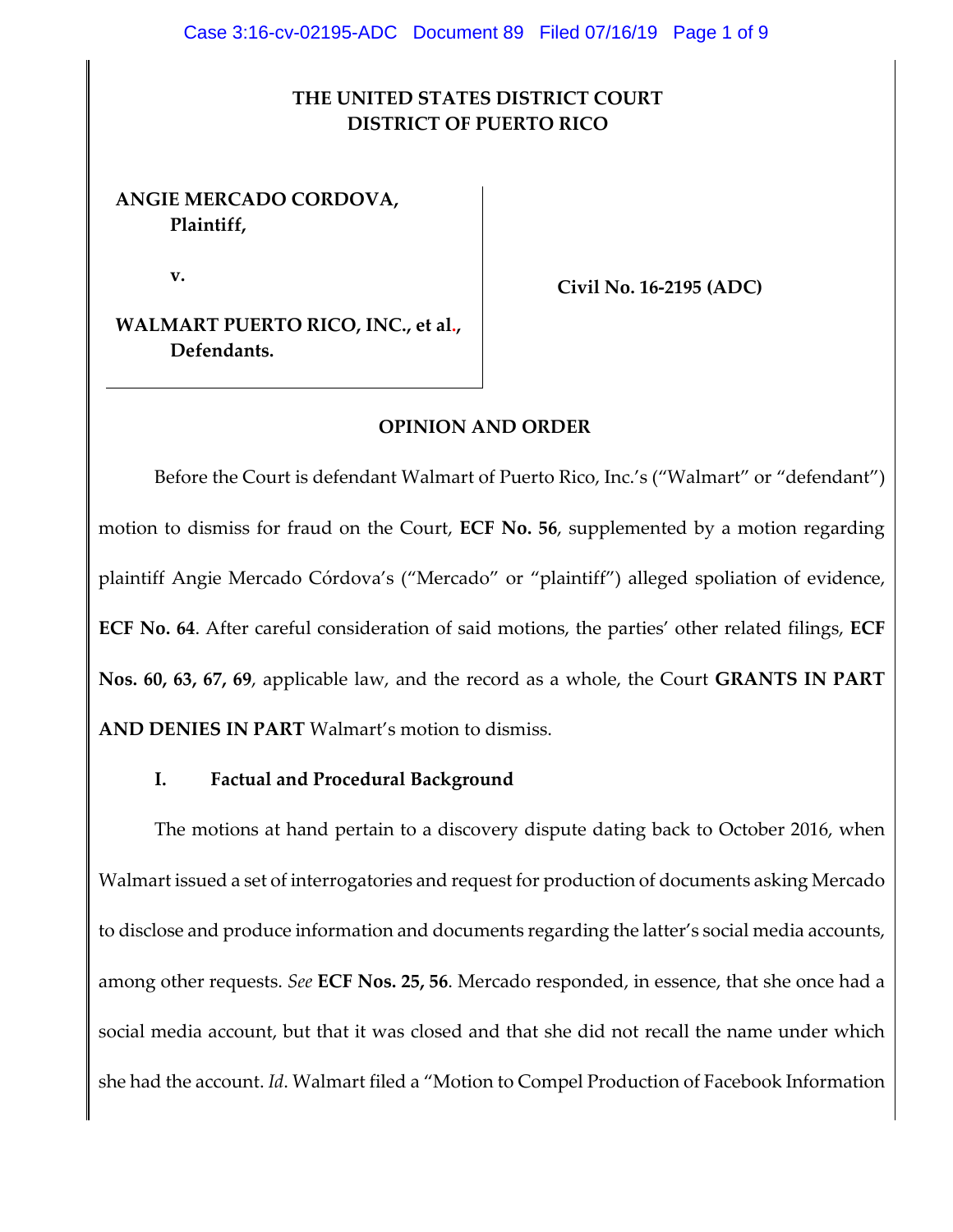# **Civil No. 16-2195 (ADC) Page 2** Case 3:16-cv-02195-ADC Document 89 Filed 07/16/19 Page 2 of 9

and/or for Finding of Spoliation," contending that "the discovery was relevant in order to address plaintiff's allegations of disability and her substantial allegations of severe mental, psychological, moral and emotional pain anguish and distress, loss of happiness and loss of capacity to enjoy life." **ECF Nos. 25, 56** at 2. Mercado opposed, submitting a statement under penalty of perjury dated July 20, 2017. **ECF No. 32**. She stated that prior to the discovery request at issue, she had lost her cell phone, after which "she tried to access [her] Facebook account using [her] home computer" but got blocked out for unsuccessful attempts to log into the account. **ECF No. 32-1** at 2. She further stated that when she got a new phone, she tried again to access her Facebook account but was unable to do so and she did not "ha[ve] access to [the] Facebook account ever again." *Id*.

The Court referred the matter to United States Magistrate Judge Marcos E. López ("Magistrate Judge"), who in turn held a mediation conference. **ECF No. 42**. The Magistrate Judge ordered the parties to meet in order to "exhaust all reasonable good faith efforts to gain access to plaintiff's Facebook account." *Id*. The meeting took place in December 2017 at defendant's counsel's office, but Mercado was unsuccessful in accessing her Facebook account. *See* **ECF No. 60**. According to Walmart,

More recently, on September 19, 2018, [Walmart was] able to identify plaintiff's public Facebook profile under the name 'Córdova Eigna'—essentially, plaintiff's second last-name and her first name spelled backwards. As evidenced by the screen shot attached hereto, said account was opened in March 2009, plaintiff updated her cover photo on August 23, 2018, and included a comment about 'living happily ever after' and posted a comment regarding the same as recently as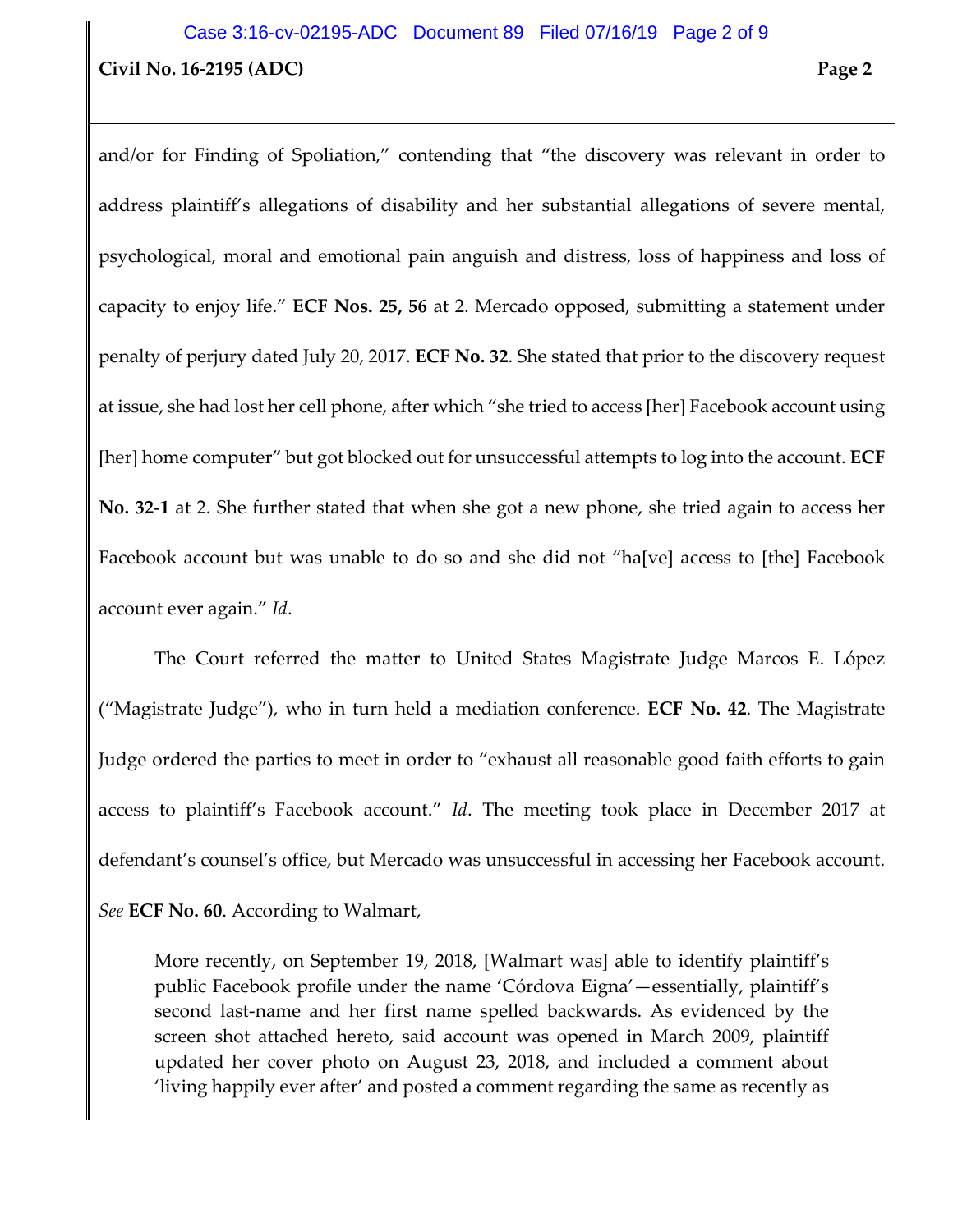**Civil No. 16-2195 (ADC) Page 3**

September 6, 2018. [Walmart] could not access anything beyond plaintiff's cover photo and the related comments because of the account's privacy settings. That same afternoon, however, the account became unavailable.

**ECF No. 56** at 4 (internal references omitted). Walmart asserts that Mercado was duplicitous about the Facebook discovery in question, which in turn warrants the dismissal of her claim for fraud on the Court. *Id*. at 6.

Mercado opposed Walmart's motion to dismiss, stating under penalty of perjury that she had regained access to her Facebook account in February 2018 after she had found her Facebook account password at her home. **ECF No. 60**. Plaintiff further averred that "[t]he reason [she] did not inform the aforementioned earlier to [her] attorney was because [she] had been advised that discovery in this case had concluded. [S]he was unaware that [she] needed to do so, the case was pending summary judgment resolution and therefore, [she] thought that nothing could be done until the Court made the ruling." **ECF No. 60-1** at 3. Mercado asserted also that the sanction Walmart requests is unwarranted because in October 14, 2018, she "printed [her] profile and all the information regarding [her] Facebook [a]ccount as requested by defendants originally in their interrogatories." *Id*. Walmart replied to Mercado's opposition, contending that "Mercado came forward to produce her Facebook information[ ] only after Walmart discovered the existence of her Facebook account under the alias of 'Córdova Eigna'" and after its filing of the motion to dismiss at hand. **ECF No. 63** at 3. Walmart further maintained that severe sanctions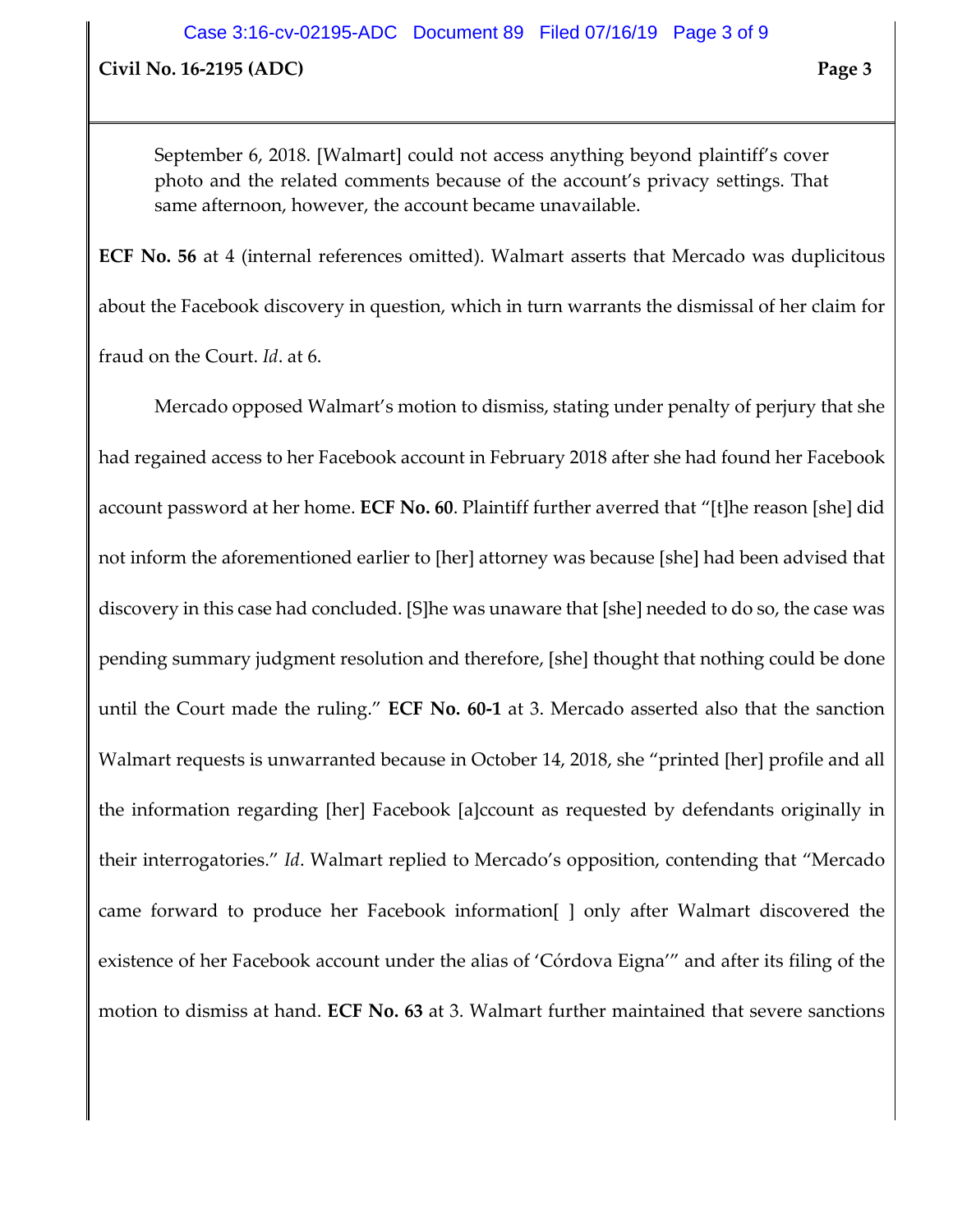are warranted against Mercado because "[i]t is evident plaintiff failed to comply with her discovery obligations and an express Court order to produce her Facebook account." *Id*. at 4.

On December 2018, Walmart filed an "Informative Motion and Supplementing Request for Dismissal for Fraud on the Court." **ECF No. 64**. According to Walmart, upon review of Mercado's printed Facebook profile information and related pen drive with photographs, "it became evident that the digital photographs, as produced, lacked a reference date or relation to the publications and account activity provided in the paper version." *Id*. at 3. Walmart also alleged that "it was unable to access the thumbnails included in the different posts" and that "[t]his information could have been easily accessed and downloaded digitally from Mercado's Facebook account." *Id*. Walmart further averred that it requested Mercado to supplement the discovery response, "providing instructions for Mercado to be able to download her Facebook information, in native format, into a USB drive." **ECF No. 64** at 3. Mercado responded that she had deleted her Facebook account after her previous production to Walmart. **ECF No. 64-2** at 3.

#### *Id*. at 1. Walmart contends that

Mercado's willful and permanent deletion of her Facebook account, after the Court ordered her to produce all her Facebook information, with a motion to dismiss for fraud on the Court pending to be resolved, and after the undersigned notified Plaintiff's counsel that the information produced was incomplete, weighs in favor of a finding of fraud or, minimally, of spoliation. Even if Mercado permanently deleted her Facebook account before the undersigned sent the November 28, 2018 email, she knew, or should have known, considering that the issue had not been resolved by the Court, that she had a duty to preserve said evidence.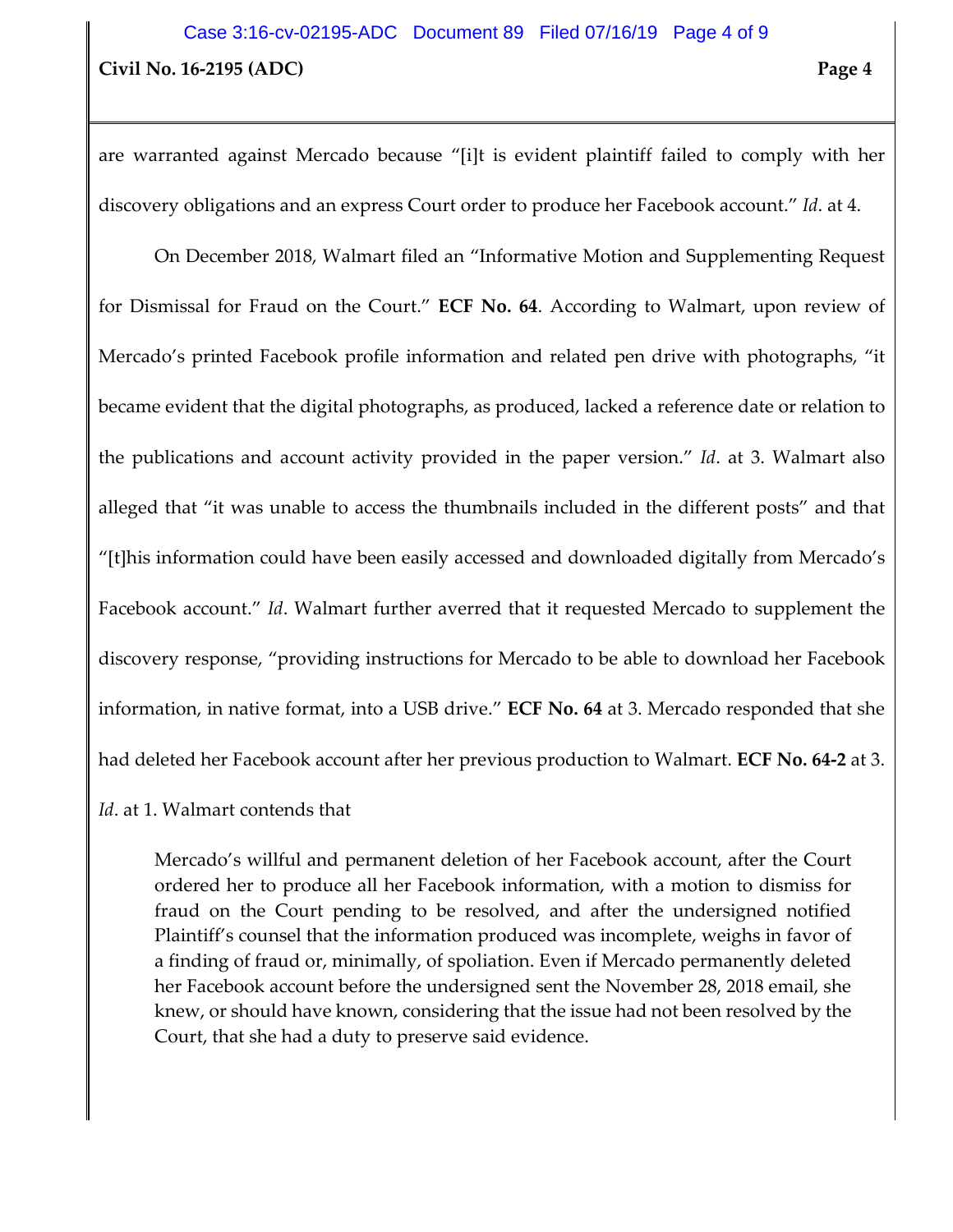# **Civil No. 16-2195 (ADC) Page 5** Case 3:16-cv-02195-ADC Document 89 Filed 07/16/19 Page 5 of 9

*Id*. at 4. Mercado opposed Walmart's supplemental motion. **ECF No. 67**. She rejected defendant's claim of spoliation and asserted that she had already complied with Walmart's discovery request at issue, having "produced 668 pages containing all the information regarding her Facebook account and a pendrive with all the photos published in said account." *Id*. at 4. She further averred that "it is notable that Walmart has not produced a single comment, post, message or status update from Mercado's Facebook account which is in any way related to the claim asserted in the Complaint." *Id*. Walmart replied to Mercado's opposition, reiterating the spoliation argument regarding Mercado's deletion of her Facebook account pursuant to case law. **ECF No. 69**.

### **II. Legal Standards**

## **A. Duty to Supplement Disclosures and Discovery Responses**

Under Fed. R. Civ. P. 26(e),

A party who has made a disclosure under [Rule 26\(a\)—](https://www.law.cornell.edu/rules/frcp/rule_26#rule_26_a)or who has responded to an interrogatory, request for production, or request for admission—must supplement or correct its disclosure or response:(A) in a timely manner if the party learns that in some material respect the disclosure or response is incomplete or incorrect, and if the additional or corrective information has not otherwise been made known to the other parties during the discovery process or in writing; or (B) as ordered by the court.

"Furthermore, the duty to supplement is a continuing duty and a party may not free itself of the

burden to fully comply by placing a heretofore unrecognized duty of repeated requests for

information on its adversary." *AVC Corp. v. Cabot Corp*, 252 F.R.D. 70, 77 (D. Mass. 2008) (internal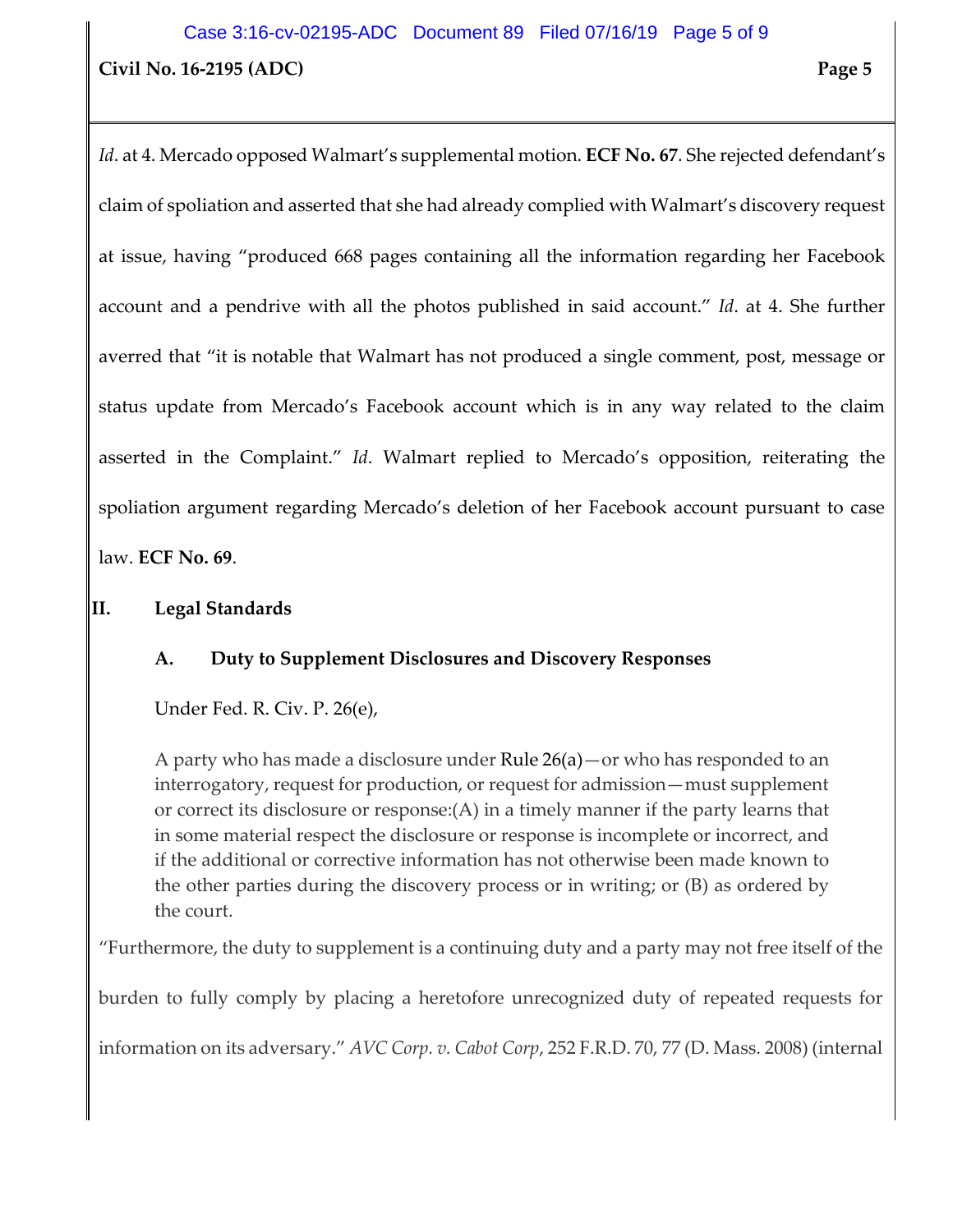## **Civil No. 16-2195 (ADC) Page 6**

quotation marks and emphasis omitted) (citing *Arthur v. Atkinson Freight lines, Corp.*, 164 F.R.D.

19, 20 (S.D.N.Y. 1995)); 6 Moore's Federal Practice § 26.131[3] (2008)).

### **B. Fraud on the Court**

As held by the First Circuit,

A fraud on the court occurs where it can be demonstrated, clearly and convincingly, that a party has sentiently set in motion some unconscionable scheme calculated to interfere with the judicial system's ability impartially to adjudicate a matter by improperly influencing the trier or unfairly hampering the presentation of the opposing party's claim or defense. Because corrupt intent knows no stylistic boundaries, fraud on the court can take many forms.

*Aoude v. Mobil Oil Corp.*, 892 F.2d 1115, 1118 (1st Cir. 1989) (citations and internal quotation marks

omitted) (collecting cases). Federal courts possess inherent powers "to do whatever is reasonable necessary to deter abuse of the judicial process." *Id*. at 1119. In that respect, "a federal district judge can order dismissal or default where a litigant has stooped to the level of fraud on the court." *Id*. (citing *Hazel-Atlas Glass Co. v. Hartford-Empire Co.*, 322 U.S. 238, 246 (1944)).

## **C. Spoliation**

"'Spoliation refers to the destruction or material alteration of evidence or to the failure to preserve property for another's use as evidence in pending or reasonably foreseeable litigation.'" *Vélez v. Marriott PR Mgmt., Inc.*, 590 F. Supp. 2d 235, 258 (D.P.R. 2008) (quoting *Silvestri v. Gen. Motors Corp.,* 271 F.3d 583, 590 (4th Cir. 2001)). The party that puts forth the spoliation argument "must proffer evidence sufficient to permit the trier to find that the target knew of (a) the claim (that is, the litigation or the potential for litigation), and (b) the [evidence's] potential relevance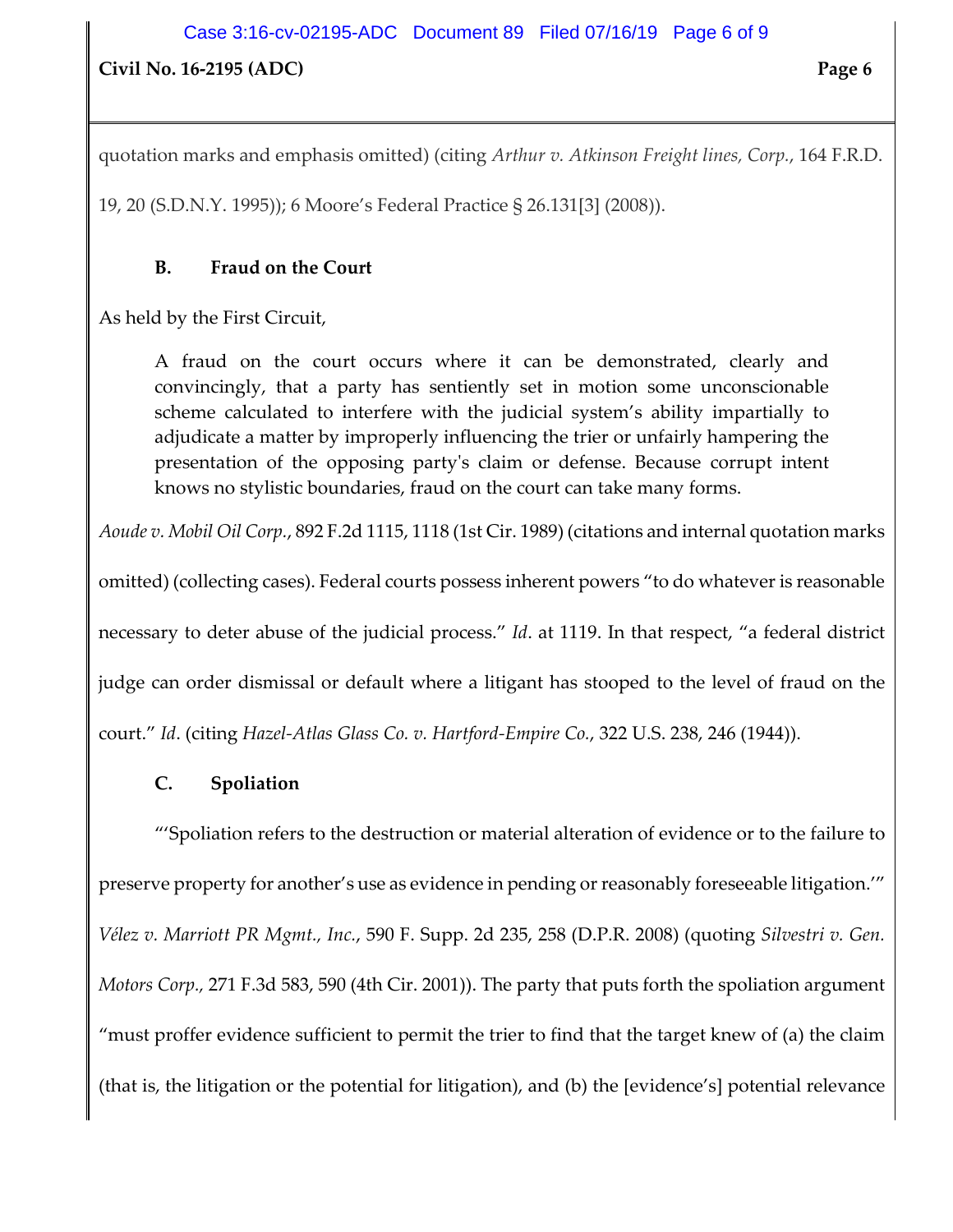# **Civil No. 16-2195 (ADC) Page 7** Case 3:16-cv-02195-ADC Document 89 Filed 07/16/19 Page 7 of 9

to that claim." *Testa v. Wal-Mart Stores, Inc.*, 144 F.3d 173, 177 (1st Cir. 1998). The proponent of a spoliation claim "need not offer direct evidence of a coverup to set the stage for the adverse inference. Circumstantial evidence will suffice." *Blinzler v. Marriott Int'l, Inc.*, 81 F.3d 1148, 1159 (1st Cir. 1996). The critical aspect of the notice inquiry depends "on institutional notice—the aggregate knowledge possessed by a party and its agents, servants, and employees." *Testa*, 144 F.3d at 178.

Upon a finding of spoliation, "a district court has broad discretion in choosing an appropriate sanction." *Sharp v. Hylas Yachts, LLC*, 872 F.3d 31, 42 (1st Cir. 2017) (citations and internal quotation marks omitted). "[T]he applicable sanction should be molded to serve the prophylactic, punitive, and remedial rationales underlying the spoliation doctrine." *Id*. One available sanction is for a court to instruct the jury that it may, but need not, "infer from a party's obliteration of [evidence] relevant to a litigated issue that the contents of the [evidence] were unfavorable to that party." *Testa,* 144 F.3d at 177; *see Gómez v. Stop & Shop Supermarket Co.*, 670 F.3d 395, 399 (1st Cir. 2012). "[A]n adverse inference instruction may be allowed when a party fails to produce [evidence] that exists or should exist and is within its control." *Astro-Med, Inc. v. Nihon Kohden Am., Inc.*, 591 F.3d 1, 20 (1st Cir. 2009).

#### **III. Discussion**

The Court holds that Mercado failed to comply with her obligation under Fed. R. Civ. 26(e) to supplement discovery responses to Walmart's requests regarding her Facebook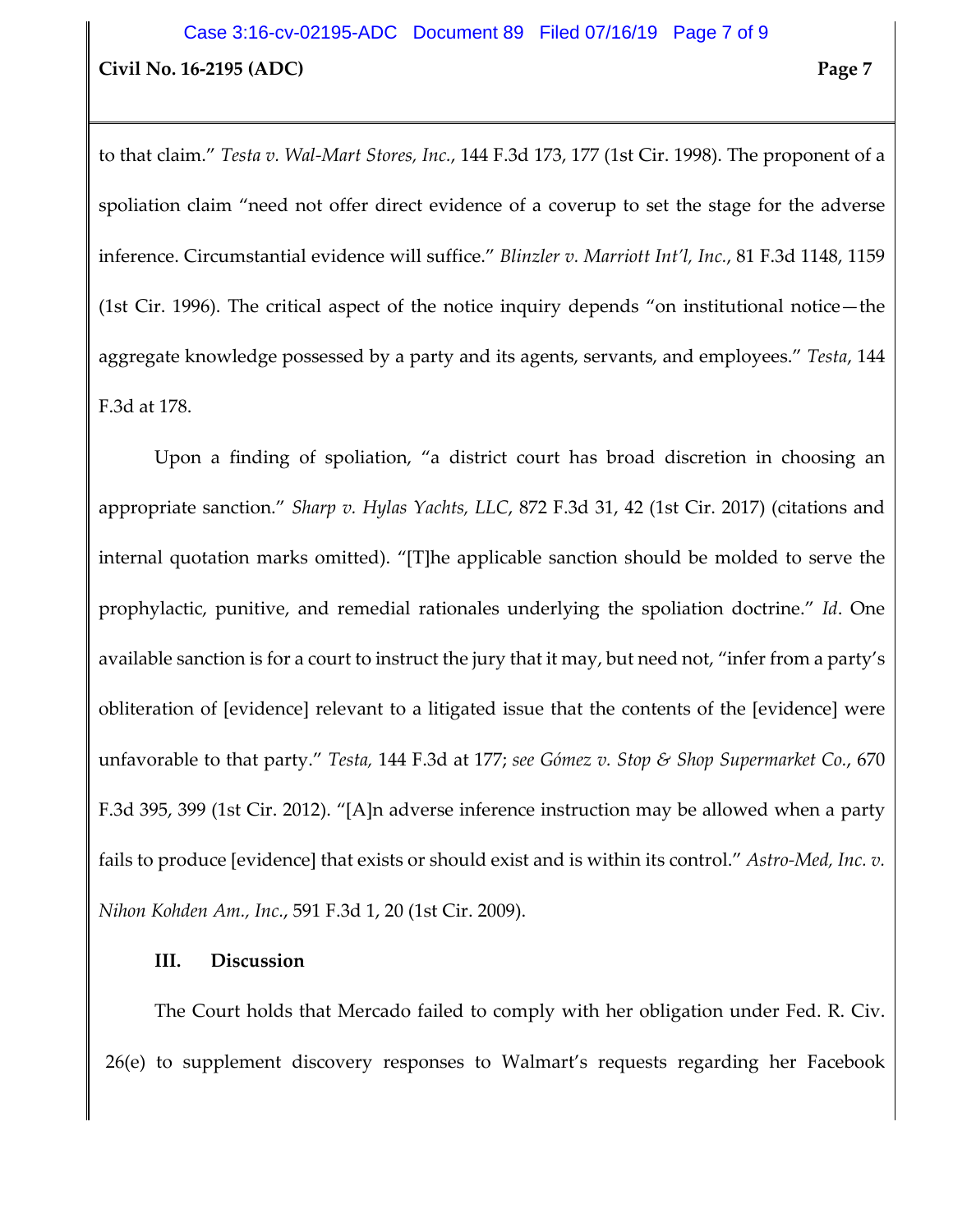# **Civil No. 16-2195 (ADC) Page 8** Case 3:16-cv-02195-ADC Document 89 Filed 07/16/19 Page 8 of 9

account. Specifically, taking as true Mercado's contention that she was blocked out of said account for a period of time after having lost her cell phone, she was obligated to voluntarily inform Walmart when she later regained access and resumed her activities on Facebook. In that respect, the Court rejects Mercado's explanation that she was unaware of having to do so because discovery had concluded, and Walmart's summary judgment motion was pending adjudication. Those are not valid reasons for Mercado's non-compliance with her disclosure obligations under Fed. R. Civ. P. 26(e), especially regarding an ongoing, contentious discovery issue and given that Mercado has been represented by counsel at all times in this case.

Moreover, the Court finds that Mercado's deletion of her Facebook account amounts to spoliation. *See Testa*, 144 F.3d at 177, 178. She undoubtedly knew of the claim and of the evidence's potential relevance, especially after the order issued by the Magistrate Judge at a mediation conference. Even if Mercado deemed to have complied with Walmart's Facebookrelated discovery requests by the time she deleted the account, such deletion was improper when according to Walmart, Mercado's disclosure of Facebook evidence was incomplete. In that respect, Mercado's deletion of her Facebook account may have caused prejudice to Walmart insofar as it precluded the latter from obtaining relevant metadata that would have been contained in the deleted Facebook page.

In light of the above, the Court holds that Mercado's non-compliance with her duty to supplement Facebook-related discovery responses when she regained access to said account and